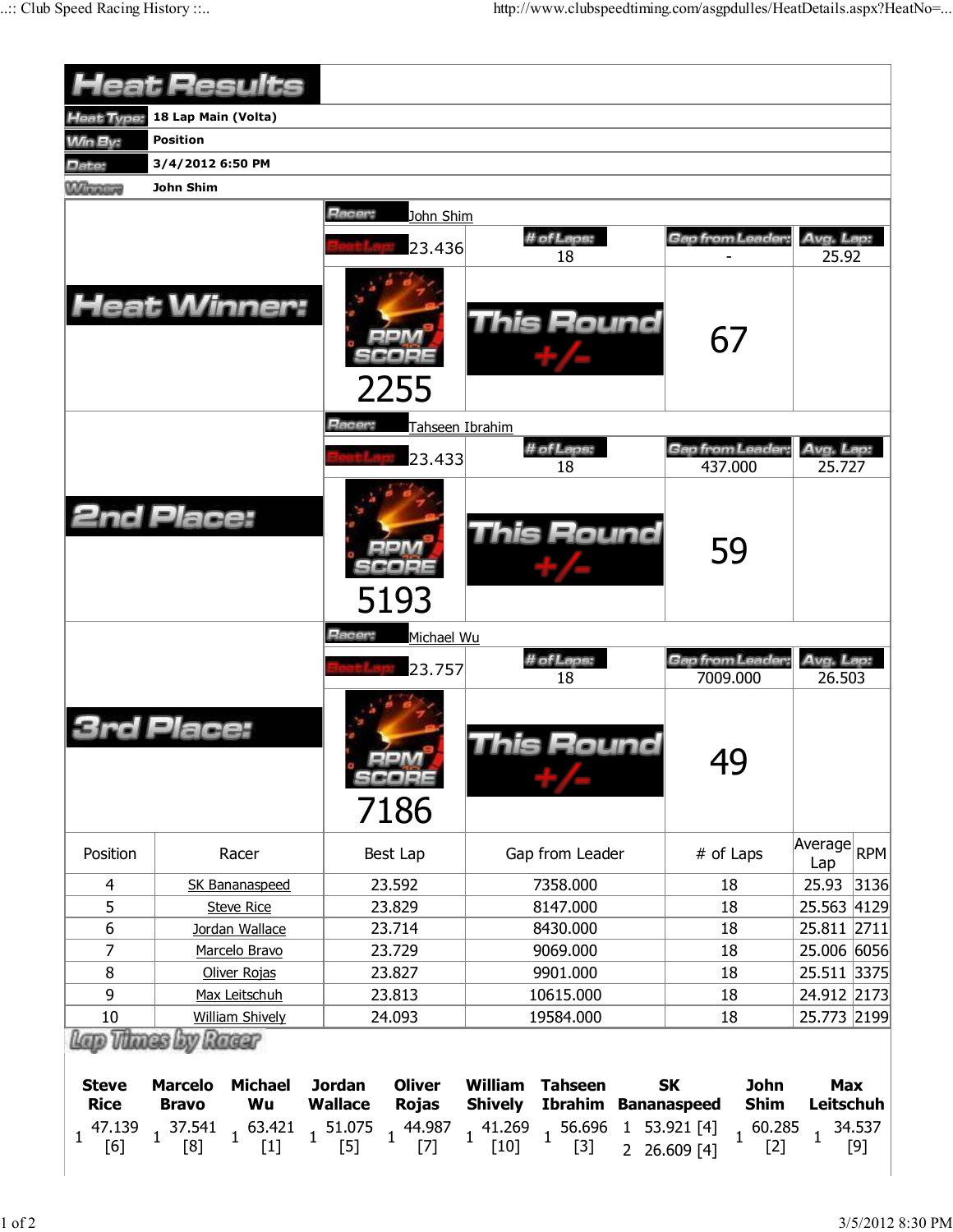| <b>Steve</b> |                                         | Marcelo Michael Jordan Oliver William Tahseen<br>Rice Bravo Wu Wallace Rojas Shively Ibrahim                                                                                                                                                                                                                                                                                                     |  |                                                                                                                                                                                                                                                                                                        |                                                                                                                                                                                                                                                                                                                                                    | John<br>Shim      | <b>Max</b><br>Leitschuh                                                                                              |
|--------------|-----------------------------------------|--------------------------------------------------------------------------------------------------------------------------------------------------------------------------------------------------------------------------------------------------------------------------------------------------------------------------------------------------------------------------------------------------|--|--------------------------------------------------------------------------------------------------------------------------------------------------------------------------------------------------------------------------------------------------------------------------------------------------------|----------------------------------------------------------------------------------------------------------------------------------------------------------------------------------------------------------------------------------------------------------------------------------------------------------------------------------------------------|-------------------|----------------------------------------------------------------------------------------------------------------------|
|              |                                         | 2  27.659  2  27.776  2  26.035  2  28.137  2  28.144  2  28.242  2  26.376<br>[5]  2  [9]  2  [1]  2  [6]  2  [8]  2  [10]  2  [3]                                                                                                                                                                                                                                                              |  |                                                                                                                                                                                                                                                                                                        |                                                                                                                                                                                                                                                                                                                                                    | [2]               | $2^{26.076}$ $2^{26.99}$<br>$\left[7\right]$                                                                         |
|              | $\begin{bmatrix} 8 \end{bmatrix}$       |                                                                                                                                                                                                                                                                                                                                                                                                  |  |                                                                                                                                                                                                                                                                                                        |                                                                                                                                                                                                                                                                                                                                                    | [2]               | $3^{24.02}$ $3^{25.634}$<br>ັ [9]                                                                                    |
|              |                                         | 4  23.988  4  24.089  4  23.999  4  23.982  4  24.078  4  24.4<br>[5]  4  [8]  1]  4  [6]  4  [7]  4  [10]                                                                                                                                                                                                                                                                                       |  | 4 23.845<br>$[3]$                                                                                                                                                                                                                                                                                      |                                                                                                                                                                                                                                                                                                                                                    |                   | 4 23.913 4 24.271<br>[2] 4 [9]                                                                                       |
|              |                                         | $5\quad \  \begin{array}{cccccccc} 24.132 & 5 & 23.928 & 5 & 24.036 & 5 & 24.131 & 5 & 23.946 & 5 & 24.115 & 5 & 23.964 \\ \hline [5] & 5 & [8] & 5 & [1] & 5 & [6] & 5 & [7] & 5 & [10] & 5 & [3] \end{array}$                                                                                                                                                                                  |  |                                                                                                                                                                                                                                                                                                        | <b>SK</b><br><b>Bananaspeed</b>                                                                                                                                                                                                                                                                                                                    | [2]               | $5\begin{array}{l} 23.916 \\ 5 \end{array}$ 5 24.093<br>$[9]$                                                        |
|              |                                         | $6\begin{array}{l} 24.198 \ 6 \end{array}$ $6\begin{array}{l} 23.981 \ 6 \end{array}$ $6\begin{array}{l} 24.606 \ 6 \end{array}$ $6\begin{array}{l} 24.117 \ 6 \end{array}$ $6\begin{array}{l} 24.125 \ 6 \end{array}$ $6\begin{array}{l} 25.552 \ 10 \end{array}$ $6\begin{array}{l} 24.067 \ 6 \end{array}$                                                                                    |  |                                                                                                                                                                                                                                                                                                        | 3 23.728 [4]<br>4 23.937 [4]                                                                                                                                                                                                                                                                                                                       | $\left[1\right]$  | $6\begin{array}{l} 24.283 \\ 51.1 \end{array}$ 6 24.159<br>$[9]$                                                     |
|              |                                         | 7 <sup>23.929</sup> 7 <sup>24.298</sup> 7 <sup>26.619</sup> 7 <sup>24.088</sup> 7 <sup>24.609</sup> 7 <sup>24.756</sup> 7 <sup>24.882</sup><br>[5] 7 [8] 7 [3] 7 [6] 7 [7] 7 [10] 7 [2]                                                                                                                                                                                                          |  |                                                                                                                                                                                                                                                                                                        | 5 23.765 [4]<br>6 24.086 [4]                                                                                                                                                                                                                                                                                                                       |                   | 7 <sup>24.212</sup> 7 <sup>24.03</sup><br>[1] 7 [9]                                                                  |
|              |                                         | 8  24.667  8  24.536  8  24.369  8  24.183  8  24.357  8  24.478  8  23.518<br>[5]  8  [8]  8  [6]  8  [7]  8  [10]  8  [2]                                                                                                                                                                                                                                                                      |  |                                                                                                                                                                                                                                                                                                        | 7 26.229 [4]                                                                                                                                                                                                                                                                                                                                       |                   | 8 23.754 8 24.169<br>[1] 8 [9]                                                                                       |
|              |                                         | 9  24.06  9  24.154  9  23.952  9  24.114  9  23.948  9  24.635  9  23.639<br>[2]  9  [0]  [7]  [10]  9  [2]                                                                                                                                                                                                                                                                                     |  |                                                                                                                                                                                                                                                                                                        | 8 24.465 [4]<br>9 23.951 [4]                                                                                                                                                                                                                                                                                                                       |                   | 9 23.845 9 24.137<br>[1] [9]                                                                                         |
|              |                                         |                                                                                                                                                                                                                                                                                                                                                                                                  |  |                                                                                                                                                                                                                                                                                                        | $10\,\,{\overset{23.963}{\llap{[-5]}}}\,\, 10\,\, {\overset{23.907}{\llap{[-5]}}}\,\, 10\,\, {\overset{24.358}{\llap{[-5]}}}\,\, 10\,\, {\overset{24.301}{\llap{[-5]}}}\,\, 10\,\, {\overset{23.997}{\llap{[-5]}}}\,\, 10\,\, {\overset{24.675}{\llap{[-5]}}}\,\, 10\,\, {\overset{23.745}{\llap{[-5]}}}\,\, 10\,\, \overset{24.191}{\llap{[-5]}}$ | $\check{[1]}$     | 10 23.705 10 24.125<br> 9                                                                                            |
|              |                                         |                                                                                                                                                                                                                                                                                                                                                                                                  |  | $\begin{bmatrix} 2 \end{bmatrix}$                                                                                                                                                                                                                                                                      | $11 \begin{array}{c ccccc} 24.311 & 11 & 24.027 & 11 & 24.199 & 11 & 24.075 & 11 & 23.919 & 11 & 24.417 & 11 & 23.667 & 12 & 23.782 & 14 \end{array}$<br>13 24.035 [4]                                                                                                                                                                             | $\left[1\right]$  | 11 <sup>23.602</sup> 11 <sup>23.94</sup><br>[1] <sup>11</sup> [9]                                                    |
|              | 12 <sup>24.013</sup> 12 <sup>23.9</sup> |                                                                                                                                                                                                                                                                                                                                                                                                  |  | $12\,\begin{array}{l}\n 23.775 \\  12\,\begin{array}{l}\n 23.874 \\  51\n \end{array}\n \end{array}\n \begin{array}{l}\n 12\,\begin{array}{l}\n 24.118 \\  12\,\begin{array}{l}\n 24.483 \\  12\,\begin{array}{l}\n 12.3.553 \\  101\n \end{array}\n \end{array}\n \end{array}\n \end{array}$<br>$[2]$ | 14 24.536 [4]<br>15 23.983 [4]                                                                                                                                                                                                                                                                                                                     |                   | 12 <sup>23.436</sup> 12 <sup>24.088</sup><br>[1] 12 [9]                                                              |
|              |                                         | $13\, \begin{array}{l} 23.844 \end{array} \, 13\, \begin{array}{l} 24.184 \end{array} \, 13\, \begin{array}{l} 24.315 \end{array} \, 13\, \begin{array}{l} 23.871 \end{array} \, 13\, \begin{array}{l} 24.606 \end{array} \, 13\, \begin{array}{l} 24.525 \end{array} \, 13\, \begin{array}{l} 23.569 \end{array} \, \, \\ \text{[10]} \qquad \text{[2]} \qquad \text{[3]} \qquad \text{[4]} \q$ |  |                                                                                                                                                                                                                                                                                                        | 16 23.835 [4]<br>17 23.749 [4]                                                                                                                                                                                                                                                                                                                     |                   | 13 <sup>23.713</sup> 13 <sup>24.187</sup>                                                                            |
|              |                                         |                                                                                                                                                                                                                                                                                                                                                                                                  |  |                                                                                                                                                                                                                                                                                                        | $14 \begin{array}{c ccccc} 14 & 24.443 & 14 & 24.179 & 14 & 24.137 & 14 & 24.489 & 14 & 24.5 & 14 & 24.708 & 14 & 23.536 & 1 & 23.69 & 14 & 15 \end{array}$                                                                                                                                                                                        |                   | 14 <sup>23.527</sup> 14 <sup>24.273</sup>                                                                            |
|              |                                         | $15\,\frac{24.163}{[5]}\,\frac{15}{[7]}\,\frac{23.834}{[5]}\,\frac{15}{[3]}\,\frac{23.875}{15}\,\frac{15}{[6]}\,\frac{24.085}{15}\,\frac{15}{[8]}\,\frac{23.914}{15}\,\frac{15}{[10]}\,\frac{24.647}{15}\,\frac{15}{[2]}\,\frac{23.474}{[2]}\,\frac{}{}$                                                                                                                                         |  |                                                                                                                                                                                                                                                                                                        |                                                                                                                                                                                                                                                                                                                                                    |                   | 15 <sup>23.616</sup> 15 <sup>24.043</sup>                                                                            |
|              |                                         | 16 <sup>23.829</sup> 16 <sup>23.729</sup> 16 <sup>23.845</sup> 16 <sup>23.988</sup> 16 <sup>23.83</sup> [5] 16 <sup>23.83</sup>                                                                                                                                                                                                                                                                  |  | 16 <sup>24.666</sup> 16 <sup>23.588</sup>                                                                                                                                                                                                                                                              |                                                                                                                                                                                                                                                                                                                                                    |                   | $16\, \begin{array}{c} 23.547 \\ \text{[1]} \end{array} \,\, 16\, \begin{array}{c} 23.813 \\ \text{[9]} \end{array}$ |
|              |                                         | 17 <sup>23.926</sup> 17 <sup>23.833</sup> 17 <sup>23.761</sup> 17 <sup>23.776</sup> 17 <sup>23.827</sup> 17 <sup>24.093</sup> 17 <sup>23.645</sup><br>[5] [7] [7] [3] [6] [8] 17 <sup>[10]</sup> [2]                                                                                                                                                                                             |  |                                                                                                                                                                                                                                                                                                        |                                                                                                                                                                                                                                                                                                                                                    | $\lceil 1 \rceil$ | 17 <sup>23.558</sup> 17 <sup>24.075</sup><br>[9]                                                                     |
|              |                                         | $18\, \frac{23.837}{[5]}\, \frac{18}{23.876}\, \frac{23.757}{[3]}\, \frac{18}{[3]}\, \frac{23.714}{[6]}\, \frac{18}{18} \frac{24.025}{[8]}\, \frac{18}{[10]}\, \frac{25.099}{18}\, \frac{18}{[2]}\,$                                                                                                                                                                                             |  |                                                                                                                                                                                                                                                                                                        |                                                                                                                                                                                                                                                                                                                                                    |                   | $18\, \begin{array}{l} 23.558 \\ \text{[1]} \end{array} \, 18\, \begin{array}{l} 23.847 \\ \text{[9]} \end{array}$   |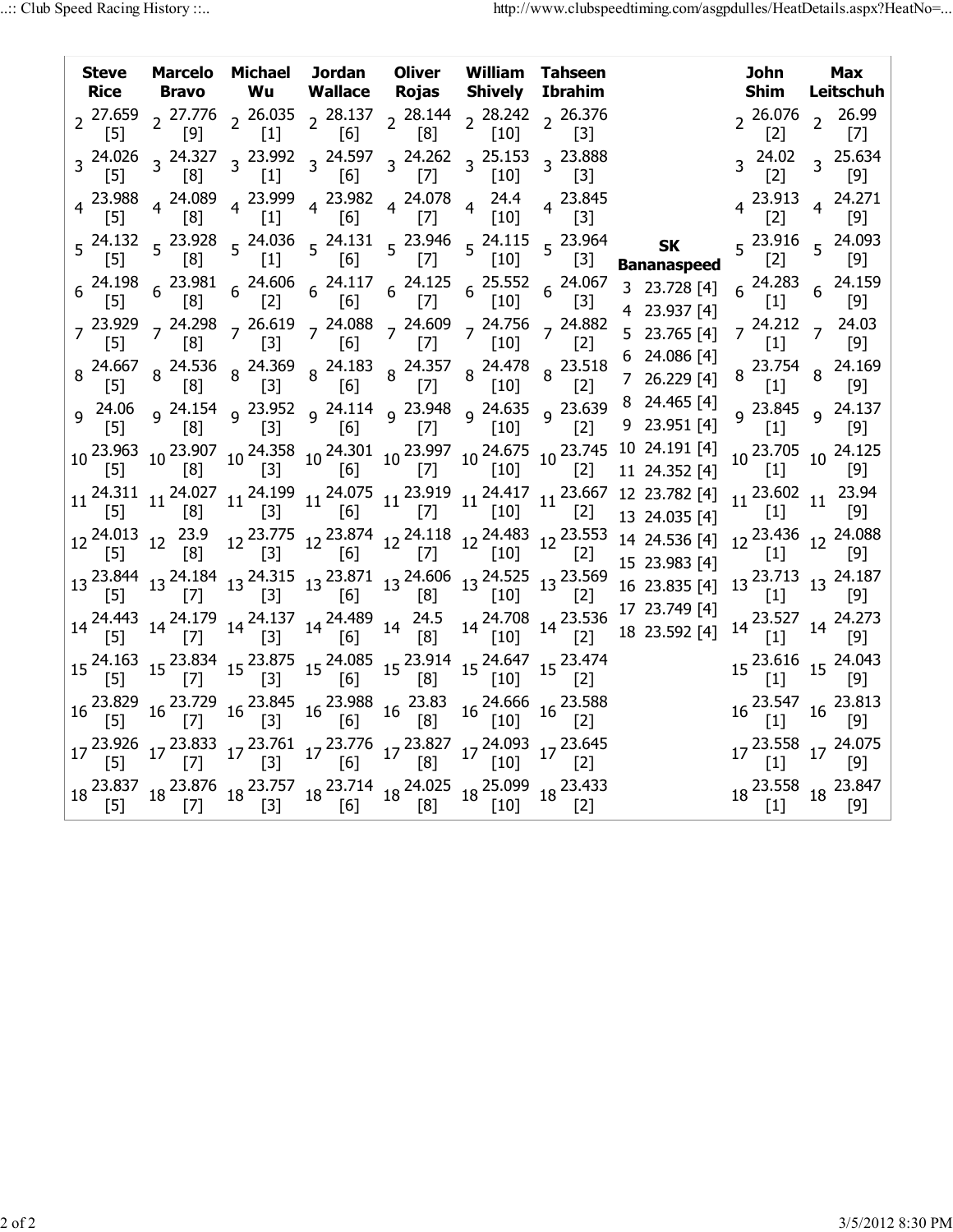|                                  |                         | <b>Heat Results</b>           |                                   |                                                 |                                 |                                |                                |                                   |                                 |                     |           |
|----------------------------------|-------------------------|-------------------------------|-----------------------------------|-------------------------------------------------|---------------------------------|--------------------------------|--------------------------------|-----------------------------------|---------------------------------|---------------------|-----------|
| Heat Type:                       | 18 Lap Main (Volta)     |                               |                                   |                                                 |                                 |                                |                                |                                   |                                 |                     |           |
| <b>Min By:</b>                   | Position                |                               |                                   |                                                 |                                 |                                |                                |                                   |                                 |                     |           |
| Date:                            | 3/4/2012 6:40 PM        |                               |                                   |                                                 |                                 |                                |                                |                                   |                                 |                     |           |
| <b>William Live</b>              | <b>David Nguyen</b>     |                               |                                   |                                                 |                                 |                                |                                |                                   |                                 |                     |           |
| <b>Heat Winner:</b>              |                         |                               | Racer:<br>Racer:                  | David Nguyen<br>23.79<br>4865<br>SK Brandon Fra | # of Laps:<br><b>This Round</b> | Gap from Leader:<br>67         | Avg. Lap:<br>26.471            |                                   |                                 |                     |           |
| <b>2nd Place:</b>                |                         |                               |                                   | 23.74<br>2084                                   |                                 | # of Laps:<br>18<br>This Round |                                | Gap from Leader:<br>650.000<br>59 |                                 | Avg. Lap:<br>26.308 |           |
|                                  |                         |                               | Racer:                            | Cristobal Rodr                                  |                                 |                                |                                |                                   |                                 |                     |           |
|                                  |                         |                               |                                   | 23.881                                          |                                 | # of Laps:                     |                                | <b>Gap from Leader:</b>           | Avg. Lap:<br>26.354             |                     |           |
|                                  | Place:                  |                               |                                   | SCOPE<br>2657                                   |                                 | 18<br>his Round                |                                | 4911.000<br>49                    |                                 |                     |           |
| Position                         |                         | Racer                         |                                   | Best Lap                                        |                                 | Gap from Leader                |                                | # of Laps                         |                                 | Average RPM<br>Lap  |           |
| 4                                |                         | <b>JR Alex Cater</b>          |                                   | 23.779                                          |                                 | 5034.000                       |                                | 18                                |                                 | 26.083 5774         |           |
| 5                                |                         | <b>Philippe Galtier</b>       |                                   | 24.068                                          |                                 | 9889.000                       |                                | 18                                |                                 | 25.96 2516          |           |
| 6                                |                         | <b>SK Brent Talley</b>        |                                   | 24.167                                          |                                 | 13404.000                      |                                | 18                                |                                 | 26.317 2230         |           |
| 7                                |                         | Marco Restivo                 |                                   | 23.939                                          |                                 | 13611.000                      |                                | 18                                |                                 | 25.995 2754         |           |
| 8                                |                         | Bartosz Nowako                |                                   | 23.995                                          |                                 | 13934.000                      |                                | 18                                |                                 | 25.882 1652         |           |
| 9                                |                         | Christopher Wi                |                                   | 24.139                                          |                                 | 14788.000                      |                                | 18                                |                                 | 25.267 2235         |           |
| 10<br>Lap Thues by Raear         |                         | Carlos Vilela                 |                                   | 23.99                                           |                                 | 14906.000                      |                                | 18                                |                                 | 25.776 3794         |           |
| <b>SK Brent</b><br><b>Talley</b> | <b>JR Alex</b><br>Cater | <b>David</b><br><b>Nguyen</b> | <b>Cristobal Philippe</b><br>Rodr | <b>Galtier</b>                                  | <b>Marco</b><br><b>Restivo</b>  | <b>Bartosz</b><br>Nowako       | <b>Carlos</b><br><b>Vilela</b> |                                   | <b>Christopher</b><br><b>Wi</b> | <b>Brandon</b>      | <b>SK</b> |
| 53.715<br>$\mathbf{1}$<br>$[5]$  | $1^{57.124}$<br>$[4]$   | $1 \t 67.848 \t [1]$          | 61.9<br>$\mathbf{1}$<br>$[3]$     | $1\frac{51.022}{1}$<br>[6]                      | 48.327<br>$\mathbf{1}$<br>$[7]$ | 46.164<br>$\mathbf{1}$<br>[8]  | $\mathbf{1}$                   | 43.587<br>$\mathbf{1}$<br>$[9]$   | 35.063<br>$[10]$                | Fra                 | 1 64.737  |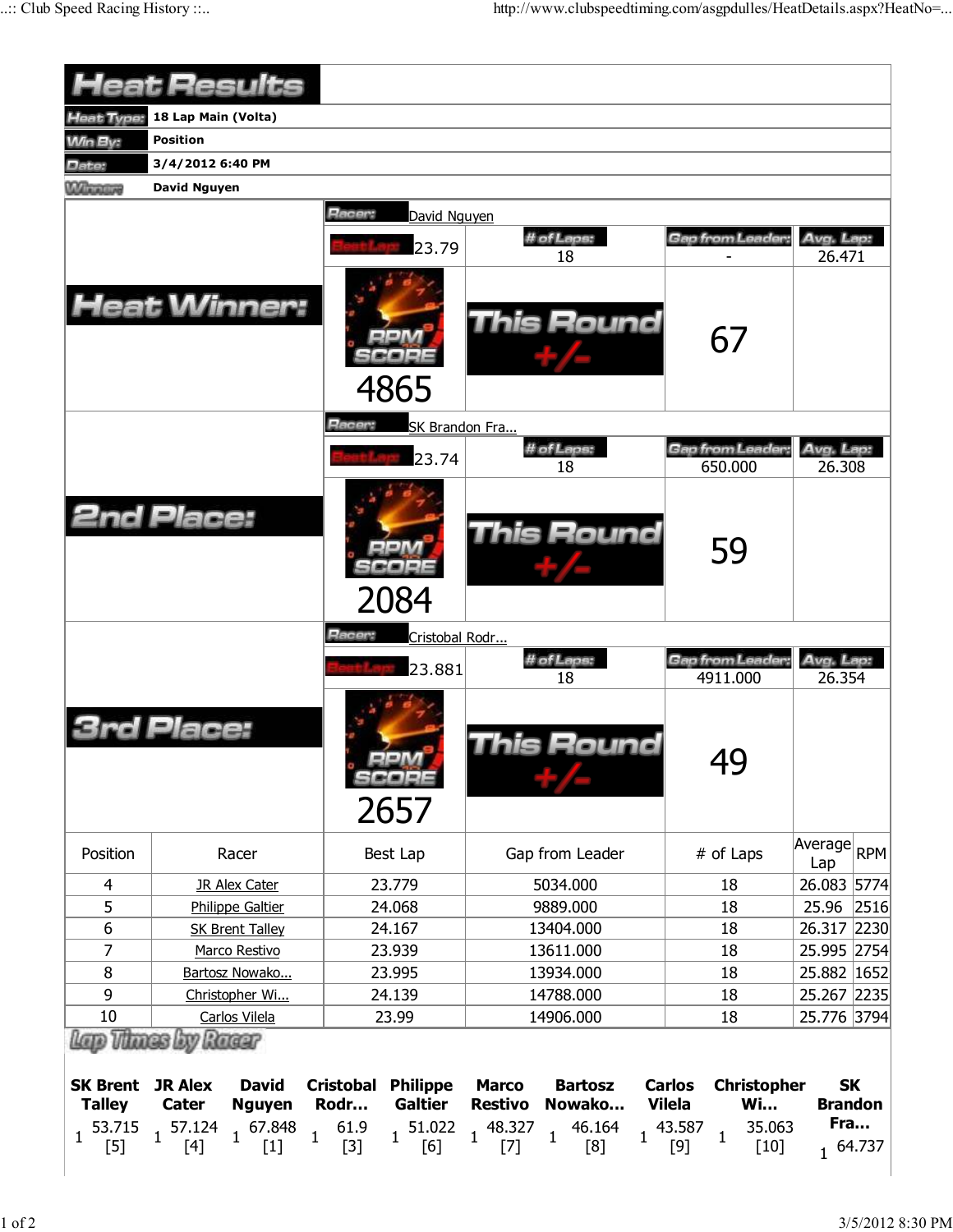| <b>David</b><br>Cristobal Philippe Marco Bartosz<br>SK Brent JR Alex<br>Fra<br>Galtier<br><b>Christopher</b><br>Rodr<br>Restivo<br>Nowako<br>Vilela<br>Talley Cater<br>Nguyen<br><b>Wi</b><br>$[2]$<br>2 $\frac{25.598}{11}$ 2 $\frac{25.367}{131}$ 2 $\frac{26.717}{161}$ 2 $\frac{26.534}{171}$<br>2 26.901<br>$2^{28.153}$<br>$2\frac{25.932}{551}$ $2\frac{25.377}{541}$<br>$[1]$<br>$[3]$<br>[6]<br>$[7]$<br>[8]<br>$\lceil 10 \rceil$<br>26.673<br>$[5]$<br>$[4]$<br>$\overline{2}$<br>$\mathcal{P}$<br>$[9]$<br>3 23.99<br>$3^{24.262}$ $3^{24.528}$<br>$3\begin{array}{cc} 24.392 & 3\end{array}$ 24.483<br>3 24.314<br>$3^{24.703}$<br>$3^{24.548}$<br>$\lceil 5 \rceil$<br>$[3]$<br>[6]<br>$[10]$<br>24.585<br>[4]<br>$[1]$<br>$[7]$<br>[8]<br>3 24.481<br>3<br>$[9]$<br>$4\begin{array}{l} 24.052 \\ 51 \end{array}$ 4 23.897<br>$4\begin{array}{l} 24.249 \\ -22.273 \end{array}$ 4 24.273<br>4 24.463<br>$4^{24.447}$<br>4 23.969<br>4 24.358<br>$[5]$<br>$[3]$<br>[6]<br>$[7]$<br>[8]<br>4 24.54 [9]<br>[4]<br>$\lfloor 1 \rfloor$<br>$\lfloor 10 \rfloor$<br>$4^{24.271}$<br>$5\begin{array}{ccccc} 24.785 & 5 & 24.074 \\ 5 & 5 & 5 & 24.862 \end{array}$ $5\begin{array}{ccccc} 24.832 & 5 & 24.606 \\ 5 & 5 & 5 & 5 \end{array}$ $5\begin{array}{ccccc} 24.675 & 5 & 24.675 \\ 5 & 5 & 5 & 5 \end{array}$<br>24.603<br>5 24.592<br>5<br>$[3]$<br>[8]<br>$[9]$<br>151<br>$[4]$<br>$[1]$<br>[6]<br>$[7]$<br>  10  <br>$6\begin{array}{cccccc} 24.699 & 6 & 24.073 & 6 & 23.997 & 6 & 24.153 & 6 & 24.495 & 6 & 25.016 \ \hline [5] & & [4] & & [1] & & [3] & & [6] & & [7] \end{array}$<br>24.499<br>$6^{24.857}$<br>$6^{24.664}$<br>[8]<br>$[9]$<br>$[10]$<br>7 24.556 7 24.054 7 23.942 7 24.091 7 24.435 7 24.291 7 24.555<br>[8] [7] [8] [8]<br>24.286<br>7 24.487<br>$\overline{7}$<br>[6]<br>$[3]$<br>$[9]$<br>$[1]$<br>$[7]$<br>$\lceil 8 \rceil$<br>$[10]$<br>151<br>$\left( \begin{array}{c} 4 \end{array} \right)$<br>24.959<br>$\begin{array}{ccccccccc} 8& 25.167 & 8& 24.587 & 8& 24.108 & 8& 24.648 & 8& 24.552 & 8& 24.954 & 8 \\ \hline \text{[6]} & 8& [4] & 8& [1] & 8& [3] & 8& [5] & 8& [7] & 8 \\ \end{array}$<br>24.83<br>8 24.592<br>8<br>[8]<br>$[9]$<br>$[10]$<br>9 <sup>24.388</sup> 9 <sup>24.252</sup> 9 <sup>24.001</sup> 9 <sup>24.2</sup> 9 <sup>24.565</sup> 9 <sup>24.238</sup><br>[6]       [4]       [1]       [3]       [5]       [7]<br>24.468<br>23.995<br>9 24.491<br>$\overline{9}$<br>9<br>[8]<br>$[9]$<br>$[10]$<br>24.6<br>24.695<br>$10\begin{array}{l} 24.617\\ [6] \end{array} \begin{array}{l} 10\begin{array}{l} 24.132\\ [4] \end{array} \end{array} \begin{array}{l} 10\begin{array}{l} 23.911\\ [1] \end{array} \end{array} \begin{array}{l} 10\begin{array}{l} 24.137\\ [3] \end{array} \end{array} \begin{array}{l} 10\begin{array}{l} 24.415\\ [5] \end{array} \begin{array}{l} 10\begin{array}{l} 24.907\\ [7] \end{array} \end{array} \begin{array}{l} 10$<br>10 <sub>1</sub><br>10<br>$[10]$<br>$[9]$<br>24.33<br>24.195<br>$11 \begin{array}{c ccccc} 24.415 & 11 & 24.151 & 11 & 23.812 & 11 & 24.104 & 11 & 24.089 & 11 & 24.512 & 11 \\ \hline \text{[6]} & & \text{[4]} & & \text{[1]} & & \text{[3]} & & \text{[5]} & & \text{[7]} & & \end{array}$<br>24.413<br>11<br>11<br>[8]<br>$[10]$<br>$[9]$<br>24.442<br>$12\,\begin{array}{l}\n 24.167 \\  12\,\begin{array}{l}\n 24.008 \\  14\n \end{array}\n \end{array}\n \quad 12\,\begin{array}{l}\n 23.954 \\  12\,\begin{array}{l}\n 24.062 \\  13\n \end{array}\n \end{array}\n \quad 12\,\begin{array}{l}\n 24.076 \\  12\,\begin{array}{l}\n 24.148 \\  12\,\begin{array}{l}\n 24.617 \\  7\n \end{array}\n \end{array}\n \end{array}\n \quad$<br>12 24.526<br>12<br>$[10]$<br>$[9]$<br>$_{12}$ 23.854<br>24.346<br>$13\begin{array}{l} 24.326 \\ \begin{bmatrix} 6 \end{bmatrix} \end{array} \begin{array}{l} 13\begin{array}{l} 24.114 \\ \begin{array}{l} \end{array} \end{array} \begin{array}{l} 13\begin{array}{l} 23.821 \\ \begin{array}{l} \end{array} \end{array} \begin{array}{l} 13\begin{array}{l} 24.18 \\ \begin{array}{l} \end{array} \end{array} \begin{array}{l} 24.291 \\ \begin{array}{l} \end{array} \begin{array}{l} 13\begin{array}{l} 23.939 \\ \begin{array}{l}$<br>13 24.08<br>13<br>$[10]$<br>$[9]$<br>$_{13}$ 23.846<br>24.139<br>$14\begin{array}{l} 24.592\\ \begin{bmatrix} 4 \end{bmatrix} \end{array} \begin{array}{l} 14\begin{array}{l} 23.933\\ \begin{bmatrix} 1 \end{array} \end{array} \begin{array}{l} 14\begin{array}{l} 24.518\\ \begin{bmatrix} 3 \end{array} \end{array} \begin{array}{l} 14\begin{array}{l} 24.132\\ \begin{bmatrix} 5 \end{array} \end{array} \begin{array}{l} 14\begin{array}{l} 24.374\\ \begin{bmatrix} 7 \end{array} \end{array} \begin{array}{l} 14\begin$<br>14 24.37<br>14 24.246<br>14<br>$[9]$<br>161<br> 10 <br>$14^{23.74}$<br>$15\,\begin{array}{ccc} 23.981 & 15\,\, 23.942 & 15\,\, 23.881 & 15\,\, 24.373 & 15\,\, 24.341 & 15\,\, 24.229 \\ [4] & [1] & [3] & [5] & [5] & [7] & [8] \end{array}$<br>24.448<br>$15^{24.59}$<br>15 24.733<br>15<br>$\lceil 6 \rceil$<br>$[9]$<br>$[10]$<br>$15^{23.984}$<br>25.209<br>16 23.779<br>23.8<br>16 <sup>23.919</sup> 16 <sup>24.374</sup> 16 <sup>25.316</sup> 16 <sup>25.336</sup><br>[3] <sup>16</sup> <sup>[5]</sup> <sup>16</sup> <sup>[7]</sup> <sup>16</sup> <sup>[8]</sup><br>16 <sup>25.098</sup><br>$16\frac{24.815}{ }$<br>16<br>16<br>$\lceil 1 \rceil$<br>[10]<br>$[9]$<br>161<br>[4]<br>16 23.786<br>17 24.767<br>17 24.08<br>$17^{23.85}$<br>$17\frac{24.102}{521}$ $17\frac{24.198}{521}$ $17\frac{24.368}{521}$ $17\frac{24.354}{521}$<br>17 24.104<br>24.189<br>17<br>$\lceil 5 \rceil$<br>$\lceil 4 \rceil$<br>$[3]$<br>[8]<br>$[9]$<br> 1 <br> 7 <br>$[10]$<br>161<br>18 25.057<br>18 24.602<br>18 23.79<br>$18\frac{24.675}{521}$ $18\frac{24.068}{551}$ $18\frac{25.277}{521}$<br>18 25.238 18 25.46 [9]<br>$18^{25.25}$<br>$[5]$<br>$[3]$<br>$[4]$<br>$[1]$<br>$[7]$<br>[8]<br>$[10]$<br>[6] |  |  |  | <b>SK</b> |               |  |                                |  |  |
|------------------------------------------------------------------------------------------------------------------------------------------------------------------------------------------------------------------------------------------------------------------------------------------------------------------------------------------------------------------------------------------------------------------------------------------------------------------------------------------------------------------------------------------------------------------------------------------------------------------------------------------------------------------------------------------------------------------------------------------------------------------------------------------------------------------------------------------------------------------------------------------------------------------------------------------------------------------------------------------------------------------------------------------------------------------------------------------------------------------------------------------------------------------------------------------------------------------------------------------------------------------------------------------------------------------------------------------------------------------------------------------------------------------------------------------------------------------------------------------------------------------------------------------------------------------------------------------------------------------------------------------------------------------------------------------------------------------------------------------------------------------------------------------------------------------------------------------------------------------------------------------------------------------------------------------------------------------------------------------------------------------------------------------------------------------------------------------------------------------------------------------------------------------------------------------------------------------------------------------------------------------------------------------------------------------------------------------------------------------------------------------------------------------------------------------------------------------------------------------------------------------------------------------------------------------------------------------------------------------------------------------------------------------------------------------------------------------------------------------------------------------------------------------------------------------------------------------------------------------------------------------------------------------------------------------------------------------------------------------------------------------------------------------------------------------------------------------------------------------------------------------------------------------------------------------------------------------------------------------------------------------------------------------------------------------------------------------------------------------------------------------------------------------------------------------------------------------------------------------------------------------------------------------------------------------------------------------------------------------------------------------------------------------------------------------------------------------------------------------------------------------------------------------------------------------------------------------------------------------------------------------------------------------------------------------------------------------------------------------------------------------------------------------------------------------------------------------------------------------------------------------------------------------------------------------------------------------------------------------------------------------------------------------------------------------------------------------------------------------------------------------------------------------------------------------------------------------------------------------------------------------------------------------------------------------------------------------------------------------------------------------------------------------------------------------------------------------------------------------------------------------------------------------------------------------------------------------------------------------------------------------------------------------------------------------------------------------------------------------------------------------------------------------------------------------------------------------------------------------------------------------------------------------------------------------------------------------------------------------------------------------------------------------------------------------------------------------------------------------------------------------------------------------------------------------------------------------------------------------------------------------------------------------------------------------------------------------------------------------------------------------------------------------------------------------------------------------------------------------------------------------------------------------------------------------------------------------------------------------------------------------------------------------------------------------------------------------------------|--|--|--|-----------|---------------|--|--------------------------------|--|--|
|                                                                                                                                                                                                                                                                                                                                                                                                                                                                                                                                                                                                                                                                                                                                                                                                                                                                                                                                                                                                                                                                                                                                                                                                                                                                                                                                                                                                                                                                                                                                                                                                                                                                                                                                                                                                                                                                                                                                                                                                                                                                                                                                                                                                                                                                                                                                                                                                                                                                                                                                                                                                                                                                                                                                                                                                                                                                                                                                                                                                                                                                                                                                                                                                                                                                                                                                                                                                                                                                                                                                                                                                                                                                                                                                                                                                                                                                                                                                                                                                                                                                                                                                                                                                                                                                                                                                                                                                                                                                                                                                                                                                                                                                                                                                                                                                                                                                                                                                                                                                                                                                                                                                                                                                                                                                                                                                                                                                                                                                                                                                                                                                                                                                                                                                                                                                                                                                                                                                                                              |  |  |  |           | <b>Carlos</b> |  | Brandon                        |  |  |
|                                                                                                                                                                                                                                                                                                                                                                                                                                                                                                                                                                                                                                                                                                                                                                                                                                                                                                                                                                                                                                                                                                                                                                                                                                                                                                                                                                                                                                                                                                                                                                                                                                                                                                                                                                                                                                                                                                                                                                                                                                                                                                                                                                                                                                                                                                                                                                                                                                                                                                                                                                                                                                                                                                                                                                                                                                                                                                                                                                                                                                                                                                                                                                                                                                                                                                                                                                                                                                                                                                                                                                                                                                                                                                                                                                                                                                                                                                                                                                                                                                                                                                                                                                                                                                                                                                                                                                                                                                                                                                                                                                                                                                                                                                                                                                                                                                                                                                                                                                                                                                                                                                                                                                                                                                                                                                                                                                                                                                                                                                                                                                                                                                                                                                                                                                                                                                                                                                                                                                              |  |  |  |           |               |  |                                |  |  |
|                                                                                                                                                                                                                                                                                                                                                                                                                                                                                                                                                                                                                                                                                                                                                                                                                                                                                                                                                                                                                                                                                                                                                                                                                                                                                                                                                                                                                                                                                                                                                                                                                                                                                                                                                                                                                                                                                                                                                                                                                                                                                                                                                                                                                                                                                                                                                                                                                                                                                                                                                                                                                                                                                                                                                                                                                                                                                                                                                                                                                                                                                                                                                                                                                                                                                                                                                                                                                                                                                                                                                                                                                                                                                                                                                                                                                                                                                                                                                                                                                                                                                                                                                                                                                                                                                                                                                                                                                                                                                                                                                                                                                                                                                                                                                                                                                                                                                                                                                                                                                                                                                                                                                                                                                                                                                                                                                                                                                                                                                                                                                                                                                                                                                                                                                                                                                                                                                                                                                                              |  |  |  |           |               |  | 25.3                           |  |  |
|                                                                                                                                                                                                                                                                                                                                                                                                                                                                                                                                                                                                                                                                                                                                                                                                                                                                                                                                                                                                                                                                                                                                                                                                                                                                                                                                                                                                                                                                                                                                                                                                                                                                                                                                                                                                                                                                                                                                                                                                                                                                                                                                                                                                                                                                                                                                                                                                                                                                                                                                                                                                                                                                                                                                                                                                                                                                                                                                                                                                                                                                                                                                                                                                                                                                                                                                                                                                                                                                                                                                                                                                                                                                                                                                                                                                                                                                                                                                                                                                                                                                                                                                                                                                                                                                                                                                                                                                                                                                                                                                                                                                                                                                                                                                                                                                                                                                                                                                                                                                                                                                                                                                                                                                                                                                                                                                                                                                                                                                                                                                                                                                                                                                                                                                                                                                                                                                                                                                                                              |  |  |  |           |               |  | $[2]$                          |  |  |
|                                                                                                                                                                                                                                                                                                                                                                                                                                                                                                                                                                                                                                                                                                                                                                                                                                                                                                                                                                                                                                                                                                                                                                                                                                                                                                                                                                                                                                                                                                                                                                                                                                                                                                                                                                                                                                                                                                                                                                                                                                                                                                                                                                                                                                                                                                                                                                                                                                                                                                                                                                                                                                                                                                                                                                                                                                                                                                                                                                                                                                                                                                                                                                                                                                                                                                                                                                                                                                                                                                                                                                                                                                                                                                                                                                                                                                                                                                                                                                                                                                                                                                                                                                                                                                                                                                                                                                                                                                                                                                                                                                                                                                                                                                                                                                                                                                                                                                                                                                                                                                                                                                                                                                                                                                                                                                                                                                                                                                                                                                                                                                                                                                                                                                                                                                                                                                                                                                                                                                              |  |  |  |           |               |  | $[2]$                          |  |  |
|                                                                                                                                                                                                                                                                                                                                                                                                                                                                                                                                                                                                                                                                                                                                                                                                                                                                                                                                                                                                                                                                                                                                                                                                                                                                                                                                                                                                                                                                                                                                                                                                                                                                                                                                                                                                                                                                                                                                                                                                                                                                                                                                                                                                                                                                                                                                                                                                                                                                                                                                                                                                                                                                                                                                                                                                                                                                                                                                                                                                                                                                                                                                                                                                                                                                                                                                                                                                                                                                                                                                                                                                                                                                                                                                                                                                                                                                                                                                                                                                                                                                                                                                                                                                                                                                                                                                                                                                                                                                                                                                                                                                                                                                                                                                                                                                                                                                                                                                                                                                                                                                                                                                                                                                                                                                                                                                                                                                                                                                                                                                                                                                                                                                                                                                                                                                                                                                                                                                                                              |  |  |  |           |               |  | $[2]$<br>$5^{23.997}$          |  |  |
|                                                                                                                                                                                                                                                                                                                                                                                                                                                                                                                                                                                                                                                                                                                                                                                                                                                                                                                                                                                                                                                                                                                                                                                                                                                                                                                                                                                                                                                                                                                                                                                                                                                                                                                                                                                                                                                                                                                                                                                                                                                                                                                                                                                                                                                                                                                                                                                                                                                                                                                                                                                                                                                                                                                                                                                                                                                                                                                                                                                                                                                                                                                                                                                                                                                                                                                                                                                                                                                                                                                                                                                                                                                                                                                                                                                                                                                                                                                                                                                                                                                                                                                                                                                                                                                                                                                                                                                                                                                                                                                                                                                                                                                                                                                                                                                                                                                                                                                                                                                                                                                                                                                                                                                                                                                                                                                                                                                                                                                                                                                                                                                                                                                                                                                                                                                                                                                                                                                                                                              |  |  |  |           |               |  | $[2]$<br>24.127                |  |  |
|                                                                                                                                                                                                                                                                                                                                                                                                                                                                                                                                                                                                                                                                                                                                                                                                                                                                                                                                                                                                                                                                                                                                                                                                                                                                                                                                                                                                                                                                                                                                                                                                                                                                                                                                                                                                                                                                                                                                                                                                                                                                                                                                                                                                                                                                                                                                                                                                                                                                                                                                                                                                                                                                                                                                                                                                                                                                                                                                                                                                                                                                                                                                                                                                                                                                                                                                                                                                                                                                                                                                                                                                                                                                                                                                                                                                                                                                                                                                                                                                                                                                                                                                                                                                                                                                                                                                                                                                                                                                                                                                                                                                                                                                                                                                                                                                                                                                                                                                                                                                                                                                                                                                                                                                                                                                                                                                                                                                                                                                                                                                                                                                                                                                                                                                                                                                                                                                                                                                                                              |  |  |  |           |               |  | $[2]$<br>$_7$ 24.203           |  |  |
|                                                                                                                                                                                                                                                                                                                                                                                                                                                                                                                                                                                                                                                                                                                                                                                                                                                                                                                                                                                                                                                                                                                                                                                                                                                                                                                                                                                                                                                                                                                                                                                                                                                                                                                                                                                                                                                                                                                                                                                                                                                                                                                                                                                                                                                                                                                                                                                                                                                                                                                                                                                                                                                                                                                                                                                                                                                                                                                                                                                                                                                                                                                                                                                                                                                                                                                                                                                                                                                                                                                                                                                                                                                                                                                                                                                                                                                                                                                                                                                                                                                                                                                                                                                                                                                                                                                                                                                                                                                                                                                                                                                                                                                                                                                                                                                                                                                                                                                                                                                                                                                                                                                                                                                                                                                                                                                                                                                                                                                                                                                                                                                                                                                                                                                                                                                                                                                                                                                                                                              |  |  |  |           |               |  | [2]<br>23.8                    |  |  |
|                                                                                                                                                                                                                                                                                                                                                                                                                                                                                                                                                                                                                                                                                                                                                                                                                                                                                                                                                                                                                                                                                                                                                                                                                                                                                                                                                                                                                                                                                                                                                                                                                                                                                                                                                                                                                                                                                                                                                                                                                                                                                                                                                                                                                                                                                                                                                                                                                                                                                                                                                                                                                                                                                                                                                                                                                                                                                                                                                                                                                                                                                                                                                                                                                                                                                                                                                                                                                                                                                                                                                                                                                                                                                                                                                                                                                                                                                                                                                                                                                                                                                                                                                                                                                                                                                                                                                                                                                                                                                                                                                                                                                                                                                                                                                                                                                                                                                                                                                                                                                                                                                                                                                                                                                                                                                                                                                                                                                                                                                                                                                                                                                                                                                                                                                                                                                                                                                                                                                                              |  |  |  |           |               |  | [2]<br>23.792                  |  |  |
|                                                                                                                                                                                                                                                                                                                                                                                                                                                                                                                                                                                                                                                                                                                                                                                                                                                                                                                                                                                                                                                                                                                                                                                                                                                                                                                                                                                                                                                                                                                                                                                                                                                                                                                                                                                                                                                                                                                                                                                                                                                                                                                                                                                                                                                                                                                                                                                                                                                                                                                                                                                                                                                                                                                                                                                                                                                                                                                                                                                                                                                                                                                                                                                                                                                                                                                                                                                                                                                                                                                                                                                                                                                                                                                                                                                                                                                                                                                                                                                                                                                                                                                                                                                                                                                                                                                                                                                                                                                                                                                                                                                                                                                                                                                                                                                                                                                                                                                                                                                                                                                                                                                                                                                                                                                                                                                                                                                                                                                                                                                                                                                                                                                                                                                                                                                                                                                                                                                                                                              |  |  |  |           |               |  | [2]<br>$_{10}$ 23.973          |  |  |
|                                                                                                                                                                                                                                                                                                                                                                                                                                                                                                                                                                                                                                                                                                                                                                                                                                                                                                                                                                                                                                                                                                                                                                                                                                                                                                                                                                                                                                                                                                                                                                                                                                                                                                                                                                                                                                                                                                                                                                                                                                                                                                                                                                                                                                                                                                                                                                                                                                                                                                                                                                                                                                                                                                                                                                                                                                                                                                                                                                                                                                                                                                                                                                                                                                                                                                                                                                                                                                                                                                                                                                                                                                                                                                                                                                                                                                                                                                                                                                                                                                                                                                                                                                                                                                                                                                                                                                                                                                                                                                                                                                                                                                                                                                                                                                                                                                                                                                                                                                                                                                                                                                                                                                                                                                                                                                                                                                                                                                                                                                                                                                                                                                                                                                                                                                                                                                                                                                                                                                              |  |  |  |           |               |  | [2]<br>23.782                  |  |  |
|                                                                                                                                                                                                                                                                                                                                                                                                                                                                                                                                                                                                                                                                                                                                                                                                                                                                                                                                                                                                                                                                                                                                                                                                                                                                                                                                                                                                                                                                                                                                                                                                                                                                                                                                                                                                                                                                                                                                                                                                                                                                                                                                                                                                                                                                                                                                                                                                                                                                                                                                                                                                                                                                                                                                                                                                                                                                                                                                                                                                                                                                                                                                                                                                                                                                                                                                                                                                                                                                                                                                                                                                                                                                                                                                                                                                                                                                                                                                                                                                                                                                                                                                                                                                                                                                                                                                                                                                                                                                                                                                                                                                                                                                                                                                                                                                                                                                                                                                                                                                                                                                                                                                                                                                                                                                                                                                                                                                                                                                                                                                                                                                                                                                                                                                                                                                                                                                                                                                                                              |  |  |  |           |               |  | $[2]$                          |  |  |
|                                                                                                                                                                                                                                                                                                                                                                                                                                                                                                                                                                                                                                                                                                                                                                                                                                                                                                                                                                                                                                                                                                                                                                                                                                                                                                                                                                                                                                                                                                                                                                                                                                                                                                                                                                                                                                                                                                                                                                                                                                                                                                                                                                                                                                                                                                                                                                                                                                                                                                                                                                                                                                                                                                                                                                                                                                                                                                                                                                                                                                                                                                                                                                                                                                                                                                                                                                                                                                                                                                                                                                                                                                                                                                                                                                                                                                                                                                                                                                                                                                                                                                                                                                                                                                                                                                                                                                                                                                                                                                                                                                                                                                                                                                                                                                                                                                                                                                                                                                                                                                                                                                                                                                                                                                                                                                                                                                                                                                                                                                                                                                                                                                                                                                                                                                                                                                                                                                                                                                              |  |  |  |           |               |  | [2]                            |  |  |
|                                                                                                                                                                                                                                                                                                                                                                                                                                                                                                                                                                                                                                                                                                                                                                                                                                                                                                                                                                                                                                                                                                                                                                                                                                                                                                                                                                                                                                                                                                                                                                                                                                                                                                                                                                                                                                                                                                                                                                                                                                                                                                                                                                                                                                                                                                                                                                                                                                                                                                                                                                                                                                                                                                                                                                                                                                                                                                                                                                                                                                                                                                                                                                                                                                                                                                                                                                                                                                                                                                                                                                                                                                                                                                                                                                                                                                                                                                                                                                                                                                                                                                                                                                                                                                                                                                                                                                                                                                                                                                                                                                                                                                                                                                                                                                                                                                                                                                                                                                                                                                                                                                                                                                                                                                                                                                                                                                                                                                                                                                                                                                                                                                                                                                                                                                                                                                                                                                                                                                              |  |  |  |           |               |  | [2]                            |  |  |
|                                                                                                                                                                                                                                                                                                                                                                                                                                                                                                                                                                                                                                                                                                                                                                                                                                                                                                                                                                                                                                                                                                                                                                                                                                                                                                                                                                                                                                                                                                                                                                                                                                                                                                                                                                                                                                                                                                                                                                                                                                                                                                                                                                                                                                                                                                                                                                                                                                                                                                                                                                                                                                                                                                                                                                                                                                                                                                                                                                                                                                                                                                                                                                                                                                                                                                                                                                                                                                                                                                                                                                                                                                                                                                                                                                                                                                                                                                                                                                                                                                                                                                                                                                                                                                                                                                                                                                                                                                                                                                                                                                                                                                                                                                                                                                                                                                                                                                                                                                                                                                                                                                                                                                                                                                                                                                                                                                                                                                                                                                                                                                                                                                                                                                                                                                                                                                                                                                                                                                              |  |  |  |           |               |  | [2]                            |  |  |
|                                                                                                                                                                                                                                                                                                                                                                                                                                                                                                                                                                                                                                                                                                                                                                                                                                                                                                                                                                                                                                                                                                                                                                                                                                                                                                                                                                                                                                                                                                                                                                                                                                                                                                                                                                                                                                                                                                                                                                                                                                                                                                                                                                                                                                                                                                                                                                                                                                                                                                                                                                                                                                                                                                                                                                                                                                                                                                                                                                                                                                                                                                                                                                                                                                                                                                                                                                                                                                                                                                                                                                                                                                                                                                                                                                                                                                                                                                                                                                                                                                                                                                                                                                                                                                                                                                                                                                                                                                                                                                                                                                                                                                                                                                                                                                                                                                                                                                                                                                                                                                                                                                                                                                                                                                                                                                                                                                                                                                                                                                                                                                                                                                                                                                                                                                                                                                                                                                                                                                              |  |  |  |           |               |  | $[2]$                          |  |  |
|                                                                                                                                                                                                                                                                                                                                                                                                                                                                                                                                                                                                                                                                                                                                                                                                                                                                                                                                                                                                                                                                                                                                                                                                                                                                                                                                                                                                                                                                                                                                                                                                                                                                                                                                                                                                                                                                                                                                                                                                                                                                                                                                                                                                                                                                                                                                                                                                                                                                                                                                                                                                                                                                                                                                                                                                                                                                                                                                                                                                                                                                                                                                                                                                                                                                                                                                                                                                                                                                                                                                                                                                                                                                                                                                                                                                                                                                                                                                                                                                                                                                                                                                                                                                                                                                                                                                                                                                                                                                                                                                                                                                                                                                                                                                                                                                                                                                                                                                                                                                                                                                                                                                                                                                                                                                                                                                                                                                                                                                                                                                                                                                                                                                                                                                                                                                                                                                                                                                                                              |  |  |  |           |               |  | $[2]$<br>$_{17}$ 23.881        |  |  |
|                                                                                                                                                                                                                                                                                                                                                                                                                                                                                                                                                                                                                                                                                                                                                                                                                                                                                                                                                                                                                                                                                                                                                                                                                                                                                                                                                                                                                                                                                                                                                                                                                                                                                                                                                                                                                                                                                                                                                                                                                                                                                                                                                                                                                                                                                                                                                                                                                                                                                                                                                                                                                                                                                                                                                                                                                                                                                                                                                                                                                                                                                                                                                                                                                                                                                                                                                                                                                                                                                                                                                                                                                                                                                                                                                                                                                                                                                                                                                                                                                                                                                                                                                                                                                                                                                                                                                                                                                                                                                                                                                                                                                                                                                                                                                                                                                                                                                                                                                                                                                                                                                                                                                                                                                                                                                                                                                                                                                                                                                                                                                                                                                                                                                                                                                                                                                                                                                                                                                                              |  |  |  |           |               |  | [2]<br>$_{18}$ 23.989<br>$[2]$ |  |  |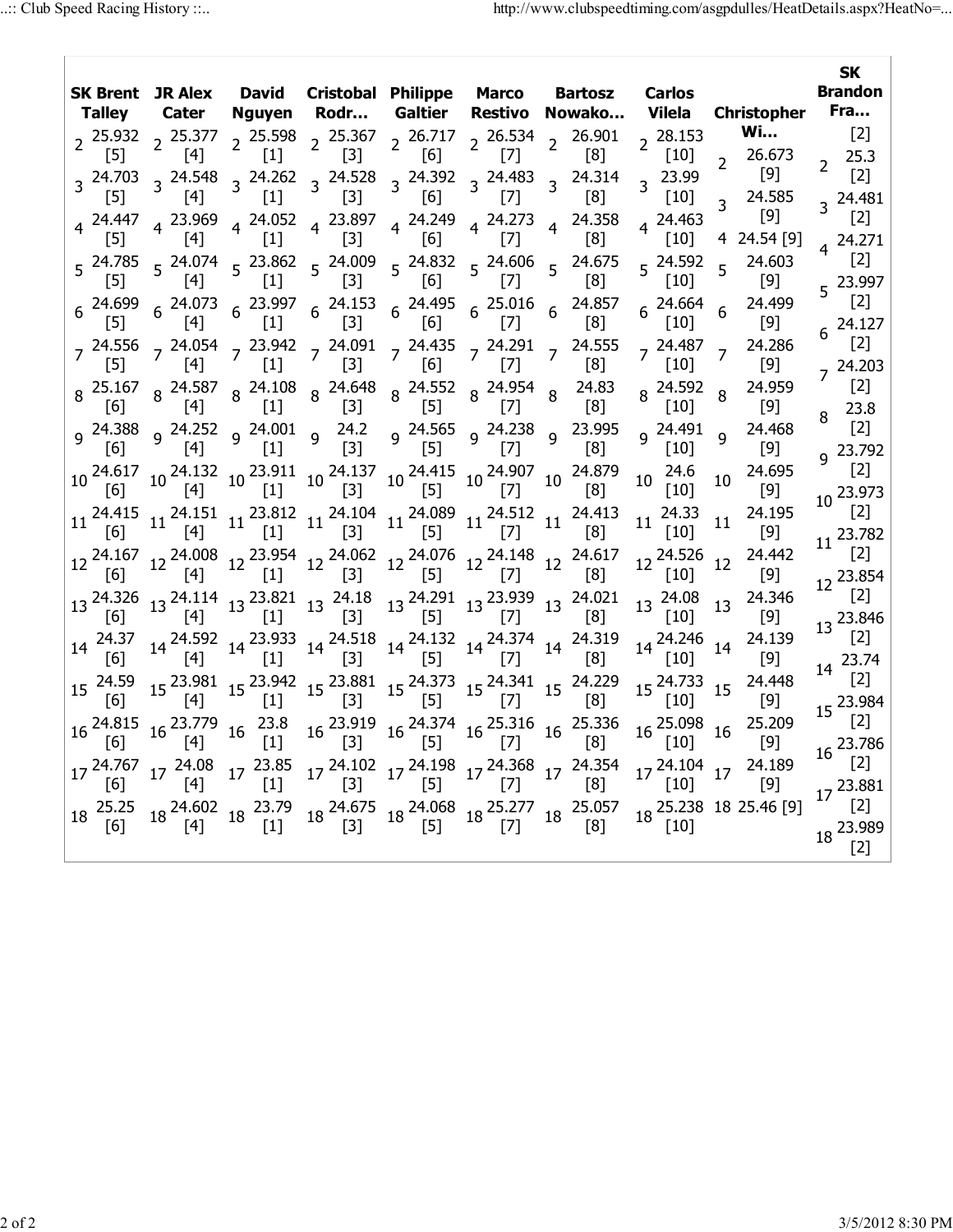|                                  | <b>Heat Results</b>                                        |                                          |                                                  |                                                 |                              |
|----------------------------------|------------------------------------------------------------|------------------------------------------|--------------------------------------------------|-------------------------------------------------|------------------------------|
| <b>Heat Type:</b>                | 18 Lap Main (Volta)                                        |                                          |                                                  |                                                 |                              |
| <b>Min By:</b>                   | <b>Position</b>                                            |                                          |                                                  |                                                 |                              |
| Date:                            | 3/4/2012 6:30 PM                                           |                                          |                                                  |                                                 |                              |
| <b>WARRANT</b>                   | <b>Phillip Marquis</b>                                     |                                          |                                                  |                                                 |                              |
|                                  |                                                            | Racer:                                   |                                                  |                                                 |                              |
|                                  |                                                            | <b>Phillip Marquis</b>                   |                                                  |                                                 |                              |
|                                  |                                                            | 23.974                                   | # of Laps:<br>18                                 | Gap from Leader:                                | Avg. Lap:<br>27.382          |
|                                  | <b>Heat Winner:</b>                                        | 2202                                     | <b>This Round</b>                                | 70                                              |                              |
|                                  |                                                            | Racer:<br>William Judy                   |                                                  |                                                 |                              |
|                                  |                                                            | 24.193                                   | # of Laps:<br>18                                 | Gap from Leader:<br>2125.000                    | Avg. Lap:<br>27.664          |
|                                  | <b>2nd Place:</b>                                          | 1354                                     | This Round                                       | 56                                              |                              |
|                                  |                                                            | Racer:<br><b>SK Jeff Navin</b>           |                                                  |                                                 |                              |
|                                  |                                                            | 24.103                                   | # of Laps:                                       | Gap from Leader:                                | Avg. Lap:                    |
|                                  | Place:                                                     | SCOPE<br>2430                            | 18<br>his Round                                  | 2576.000<br>49                                  | 27.337                       |
| Position                         | Racer                                                      | Best Lap                                 | Gap from Leader                                  | # of Laps                                       | Average<br><b>RPM</b><br>Lap |
| 4                                | Ary Jogasurya                                              | 24.211                                   | 5323.000                                         | 18                                              | 27.18<br>2120                |
| 5                                | Alexander Cumm                                             | 24.241                                   | 5706.000                                         | 18                                              | 2679<br>26.857               |
| 6                                | John Labay                                                 | 24.125                                   | 6636.000                                         | 18                                              | 1728 <br>26.676              |
| 7                                | Robert Orr                                                 | 24.431                                   | 8590.000                                         | 18                                              | 26.548<br>2010               |
| 8                                | Kelly Widmann                                              | 24.278                                   | 9436.000                                         | 18                                              | 26.383 1866                  |
| 9                                | Michael Woodwo                                             | 24.411                                   | 12650.000                                        | 18                                              | 26.442   1600                |
| 10                               | Chris Haug                                                 | 24.869                                   | 18992.000                                        | 18                                              | 26.548 1437                  |
| Lap Thues by Ruer                |                                                            |                                          |                                                  |                                                 |                              |
|                                  |                                                            |                                          |                                                  |                                                 |                              |
| <b>Phillip</b><br><b>Marquis</b> | <b>SK Jeff</b><br><b>Alexander</b><br><b>Navin</b><br>Cumm | <b>Robert</b><br>Ary<br>Jogasurya<br>Orr | <b>Michael</b><br><b>John</b><br>Woodwo<br>Labay | <b>Chris</b><br><b>Kelly</b><br>Widmann<br>Haug | William<br><b>Judy</b>       |